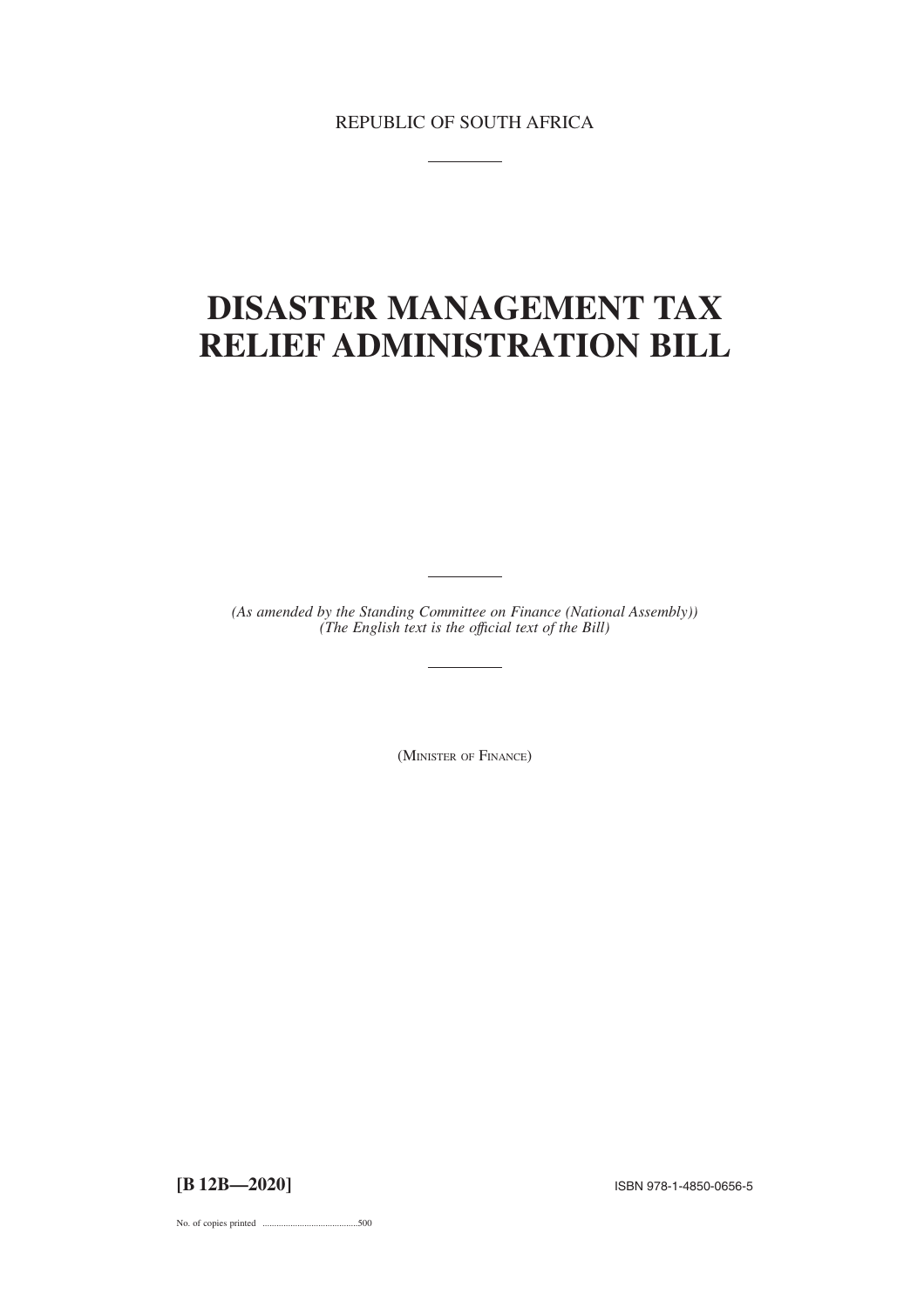# **BILL**

**To provide for tax measures in order to assist with alleviating cash flow burdens on tax compliant micro and small to medium sized businesses arising as a result of the COVID-19 pandemic and measures taken under the Disaster Management Act, 2002; to provide for the employees' tax treatment of donations to the Solidarity Fund; to provide for a change in the value-added tax category of vendors to effect monthly returns and refunds; and to provide for matters connected therewith.**

**BE** IT ENACTED by the Parliament of the Republic of South Africa, as follows:—

#### **ARRANGEMENT OF SECTIONS**

- 1. Definitions
- 2. Deferral of employees' tax
- 3. Deferral of provisional tax
- 4. Deferral of interim payments by micro businesses
- 5. Donations to Solidarity Fund
- 6. Change in Value-Added Tax Category
- 7. Extension of time periods
- 8. Short title and commencement

#### **Definitions**

**1.** In this Act, unless the context indicates otherwise, a term which is assigned a meaning in a ''tax Act'', as defined in section 1 of the Tax Administration Act, 2011 (Act No. 28 of 2011), or the Customs and Excise Act, 1964 (Act No. 91 of 1964), has the 15 meaning so assigned, and the following terms have the following meaning:

**''lockdown''** is the period of lockdown as determined by regulations made under the Disaster Management Act, 2002 (Act No. 57 of 2002), by the Cabinet member designated under section 3 of that Act, which is the period between 23H59 on 26 March 2020 until 23H59 on 30 April 2020;

**''qualifying micro business''** is a micro business that meets the requirements set out in Part II of the Sixth Schedule to the Income Tax Act that—

- *(a)* is a taxpayer as defined in section 151 of the Tax Administration Act; and
- *(b)* is tax compliant as referred to in section 256(3) of the Tax Administration Act when making a reduced payment under this Act;

**''qualifying taxpayer''** is a company, trust, partnership or individual—

- *(a)* that is a taxpayer as defined in section 151 of the Tax Administration Act;
- *(b)* that conducts a trade during the year of assessment ending on or after 1 April 2020 but before 1 April 2021 and has a gross income of R100 million or less during that year of assessment;
- *(c)* whose gross income for that year of assessment does not include more than 20 per cent in aggregate of interest, dividends, foreign dividends, royalties, rental from letting fixed property, annuities and any remuneration received from an employer; and

10

5

25

20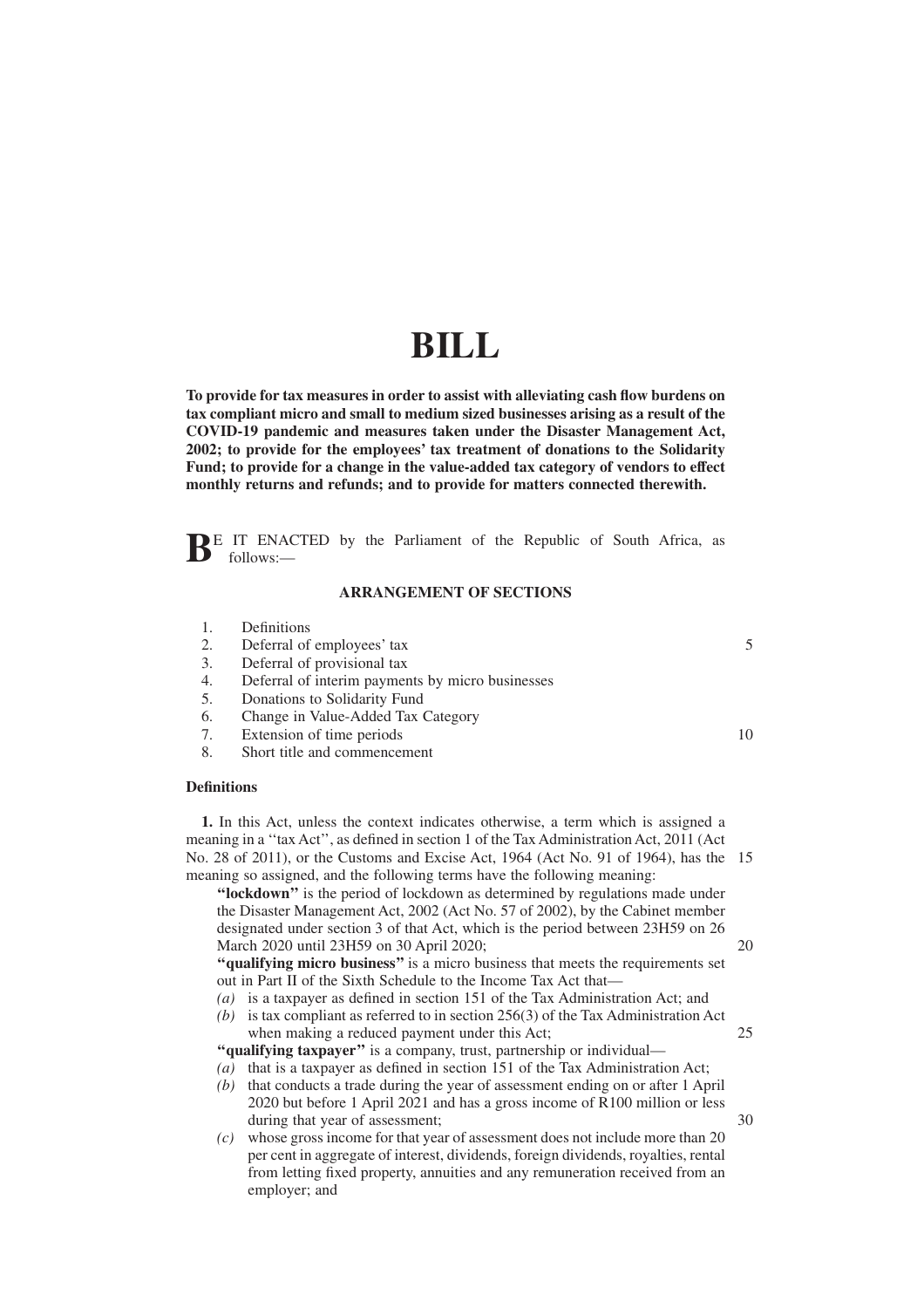- (d) that is tax compliant as referred to in section 256(3) of the Tax Administration Act when making a reduced payment under this Act:
- Provided that—
	- (i) the gross income of a partnership for purposes of this definition is the aggregate of the partners' gross income from the partnership;
	- (ii) the requirement in paragraph *(b)* will be deemed to have been met if the Commissioner is satisfied that the taxpayer's estimate of the gross income for that year of assessment, when making a reduced payment under this Act, was seriously calculated with due regard to the factors having a bearing thereon and was not deliberately or negligently understated; and
- (iii) paragraph *(c)* must be read without the reference to rental from letting fixed property, if the primary trading activity of the company, trust, partnership or individual is the letting of fixed properties and substantially the whole of the gross income is rental from fixed property; and

"Solidarity Fund" means the Solidarity Response Fund, registered with the 15 Companies and Intellectual Property Commission as a non-profit company under registration number 2020/179561/08.

#### **Deferral of employees' tax**

**2.** (1) A qualifying taxpayer, that is a resident employer or representative employer as referred to in paragraph 2 of the Fourth Schedule to the Income Tax Act, that is 20 registered as such an employer by 25 March 2020, may pay only 65 per cent of the employees' tax payable in terms of paragraph 2(1) of the Fourth Schedule, with respect to amounts deducted or withheld during the period commencing on 1 April 2020 and ending on 31 August 2020.

(2) The remaining amount of 35 per cent of the employees' tax payable in terms of 25 paragraph 2(1) of the Fourth Schedule to the Income Tax Act, with respect to amounts deducted or withheld during the period in subsection (1), must be included in the gross employees' tax due and payable by the employer in six equal monthly instalments, commencing on 7 October 2020 and ending on 5 March 2021.

(3) No penalties in terms of paragraph 6 of the Fourth Schedule to the Income Tax Act 30 will be levied on amounts deferred in terms of subsection  $(1)$ .

(4) No interest in terms of section 89*bis* of the Income Tax Act will be charged in respect of amounts deferred in terms of subsection (1).

(5) The amounts due in terms of subsection (2) are subject to penalties in terms of paragraph 6 of the Fourth Schedule to the Income Tax Act and interest in terms of 35 section 89*bis* of the Act, if not paid when due and payable.

## **Deferral of provisional tax**

**3.** (1) A qualifying taxpayer that is a provisional taxpayer may—

- *(a)* during the period commencing on 1 April 2020 and ending on 30 September 2020, in respect of provisional tax payable in terms of paragraph 21(1)*(a)* 40 or 23*(a)* of the Fourth Schedule to the Income Tax Act during the period, pay 15 per cent instead of one half of an amount equal to the total estimated liability (as determined in accordance with paragraph 17 of the Fourth Schedule) for normal tax in respect of the relevant year of assessment less the total amount of—
	- 45

50

- (i) any employees' tax deducted by the taxpayer's employer during the year up to the date the provisional tax is due and payable; and
- (ii) any tax proved to be payable to the government of any other country which will qualify as a rebate under section 6*quat* of the Income Tax Act; and
- *(b)* during the period commencing on 1 April 2020 and ending on 31 March 2021, in respect of provisional tax payable in terms of paragraph 21(1)*(b)* or 23*(b)* of the Fourth Schedule to the Income Tax Act during this period, pay 65 per cent instead of an amount equal to the total estimated liability (as finally determined in accordance with paragraph 17 of the Fourth Schedule) for 55normal tax in respect of the relevant year of assessment less the total amount of—

5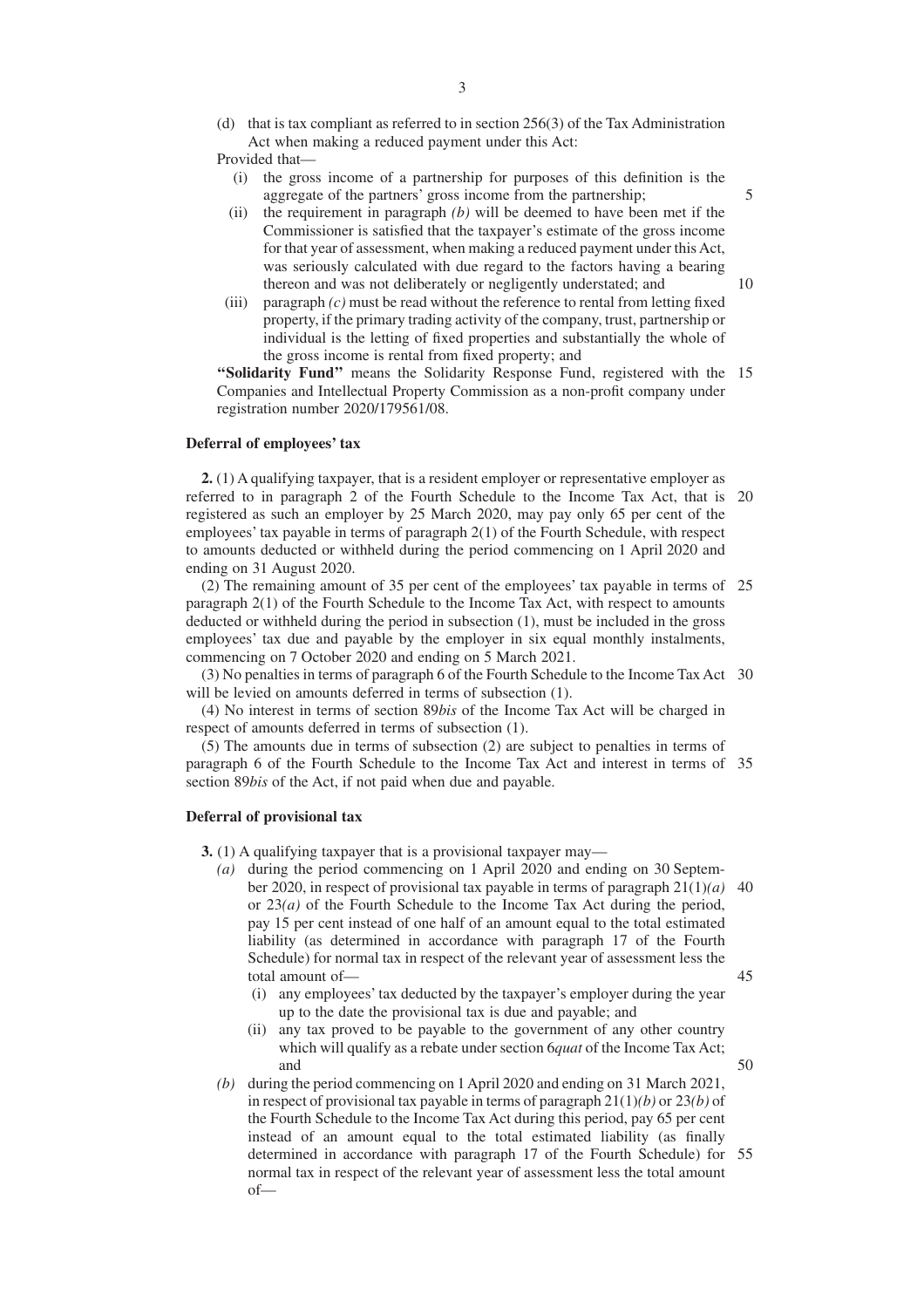- (i) any amount paid as provisional tax for the year within the period ending six months after the commencement of the year;
- (ii) any employees' tax deducted by the taxpayer's employer during the year; and
- (iii) any tax proved to be payable to the government of any other country which will qualify as a rebate under section 6*quat* of the Income Tax Act. 5

(2) Provisional tax deferred in terms of subsection (1) will be due and payable by the qualifying taxpayer on the effective date, referred to in section 89*quat* of the Income Tax Act, by when additional provisional tax payments may be made under paragraph 23A(1) 10 of the Fourth Schedule, for the year of assessment to which the provisional tax deferred relates.

(3) No penalty in terms of paragraph 20 or 27 of the Fourth Schedule will be imposed in respect of provisional tax payments deferred in terms of subsection (1).

(4) No interest in terms of section 89*bis*(2) of the Income Tax Act will be charged in 15 respect of provisional tax payments deferred in terms of subsection (1).

(5) The amounts due and payable in terms of subsection (2) are subject to interest under section 89*quat* of the Income Tax Act.

#### **Deferral of interim payments**

**4.** (1) A qualifying micro business may—

- *(a)* during the period commencing on 1 April 2020 and ending on 31 August 2020, in respect of an interim payment payable in terms of paragraph 11(1)*(c)* of the Sixth Schedule to the Income Tax Act during this period, pay 15 per cent instead of 50 per cent of the amount of tax so calculated in terms of paragraph  $11(1)(a)$  and *(b)*; and
- *(b)* during the period commencing on 1 September 2020 and ending on 28 February 2021, in respect of an interim payment payable in terms of paragraph  $11(4)(c)$  of the Sixth Schedule, pay 65 per cent instead of an amount equal to the amount of tax calculated in terms of paragraph 11(4)*(a)* and *(b)* less the amount paid in terms of subsection (1)*(a)*.

(2) Interim payments deferred in terms of subsection (1) will be due and payable by the micro business by the date of payment as specified in a notice of assessment.

(3) No penalties in terms of paragraph 11(6) of the Sixth Schedule will be imposed on amounts deferred in terms of subsection (1).

(4) No interest in terms of paragraph 11(3) or (5) of the Sixth Schedule to the 35 Income Tax Act will be charged in respect of interim payments deferred in terms of subsection  $(1)$ .

(5) The amounts due and payable in terms of subsection (2) are subject to penalties in terms of paragraph 11(6) of the Sixth Schedule and interest in terms of paragraph 11(3) or (5) of the Sixth Schedule if not paid when due and payable.

#### **Donations to Solidarity Fund**

**5.** An employer may, for purposes of paragraph 2(4) of the Fourth Schedule to the Income Tax Act, deduct from remuneration so much of a donation to the Solidarity Fund made by the employer on behalf of the employee either—

- *(a)* during a period of three months commencing on or between 1 April and 1 July 45 2020—
	- (i) as does not exceed 33.33 per cent of that remuneration per month after deducting therefrom the amounts contemplated in items (*a*), (*b*) and (*b*A) of that paragraph; and
	- (ii) for which the employer will be issued a receipt as contemplated in 50 section 18A(2)(*a*) of the Income Tax Act; or
- *(b)* during a period of six months commencing on 1 April 2020—
	- (i) as does not exceed 16.66 per cent of that remuneration per month after deducting therefrom the amounts contemplated in items (*a*), (*b*) and (*b*A) of that paragraph; and
	- (ii) for which the employer will be issued a receipt as contemplated in section 18A(2)*(a)* of the Income Tax Act.

20

25

30

40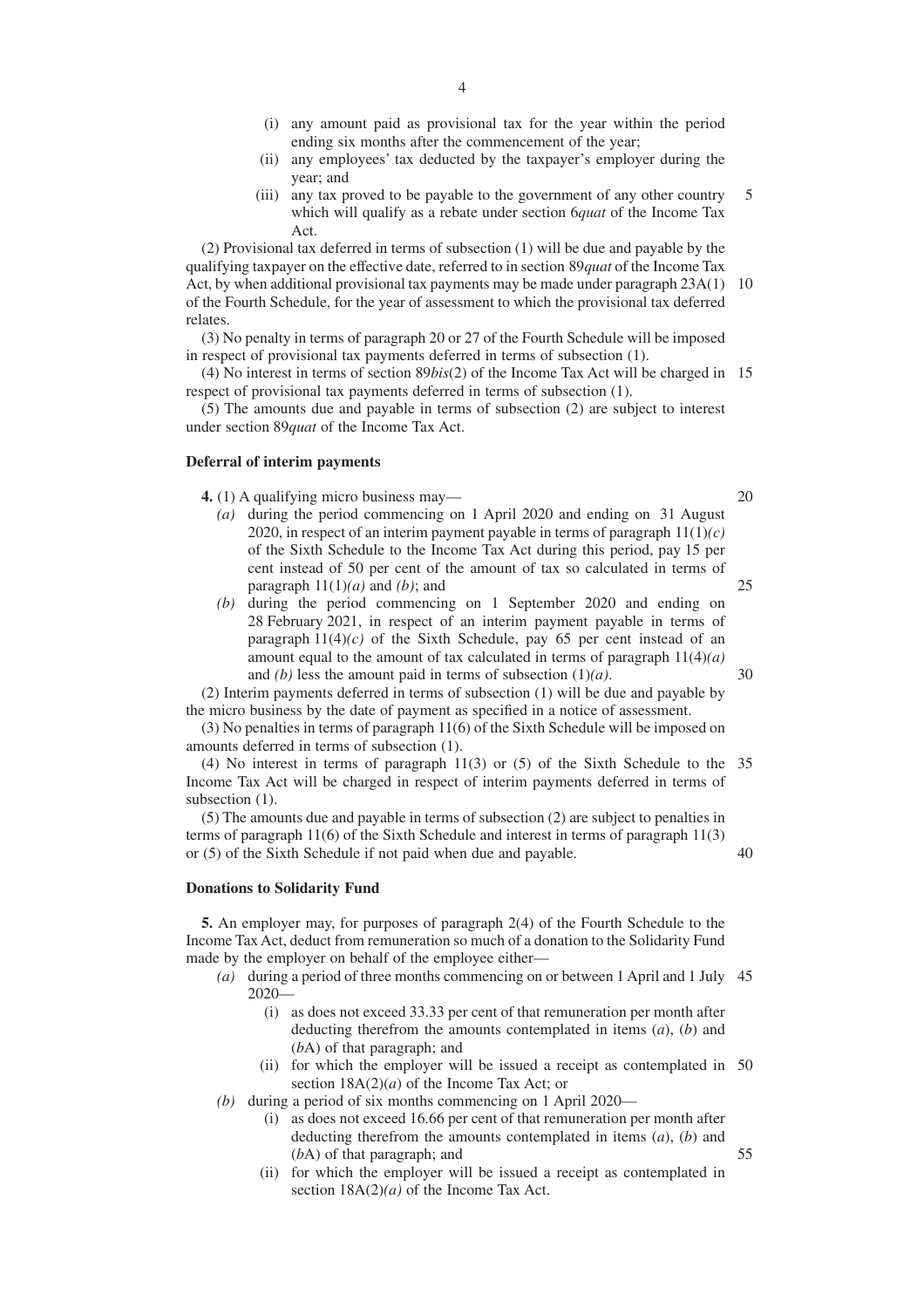#### **Change in Value-Added Tax Category**

**6.** (1) Notwithstanding anything to the contrary in the Value-Added Tax Act, a vendor registered under a Category A or Category B tax period is deemed to fall within a Category C tax period if that vendor, for the purposes of section 28 of that Act, furnishes a return to the Commissioner and calculates the tax payable by or refund due to the vendor in respect of a month that falls within the two months that constitute the Category A or Category B tax period: Provided that—

- *(a)* the calculation of tax payable by or refund due to the vendor, must be done in accordance with section 16 of that Act, as if the vendor falls within the Category C tax period; and
- *(b)* such vendor shall furnish a return to the Commissioner and calculate the tax payable or the refund due to the vendor, in respect of the month corresponding to the month in which the Category A or Category B tax period ends.

(2) In respect of a vendor registered under a Category A tax period, this section commences during the April to May 2020 tax period and ends during the June to 15 July 2020 tax period and will operate for a maximum period of four months.

(3) In respect of a vendor registered under a Category B tax period, this section commences during the May to June 2020 tax period and ends during the July to August 2020 tax period and will operate for a maximum period of four months.

#### **Extension of time periods**

**7.** (1) For purposes of the calculation of a time period prescribed under a tax Act, as defined in section 1 of the Tax Administration Act, the period of the lockdown must be regarded as *dies non* for a time period prescribed—

- (a) under section  $49G(1)$ , section  $50G(1)$ , section  $64L(1)$  and section  $64M(1)$  of the Income Tax Act, for purposes of calculating the three-year period for 25 submitting the prescribed documentation;
- *(b)* in respect of a notice under section 47 of the Tax Administration Act if the notice requires a taxpayer to attend an interview on a date within the lockdown period;
- *(c)* in respect of a notice under section 48(1) of the Tax Administration Act if the 30 date of the field audit in the notice is on a date within the lockdown period;
- *(d)* for a notice to appear at an inquiry under section 53 of the Tax Administration Act if the date of appearance is on a date within the lockdown period;
- *(e)* under section 60(3) in respect of a warrant of search and seizure issued under section 60 of the Tax Administration Act;
- *(f)* in respect of an application for a ruling under Chapter 7 of the Tax Administration Act;
- *(g)* under section 99(1) of the Tax Administration Act;
- *(h)* in relation to section 100 of the Tax Administration Act, except for section 100(1)*(a)*(i); 40
- *(i)* in respect of dispute resolution under Chapter 9 of the Tax Administration Act, including the dispute resolution rules under section 103;
- *(j)* in respect of the application for the remittance of penalties under section 215(3) of the Tax Administration Act;
- *(k)* in respect of a penalty incorrectly assessed under section 219 of the Tax 45 Administration Act;
- *(l)* in respect of the extension of deadlines under section 244(3) of the Tax Administration Act;
- *(m)* for the appointment of a public officer under section  $246(2)(d)$  of the Tax Administration Act; and 50
- *(n)* in respect of revoking third party access under section 256(6) of the Tax Administration Act.

(2) For purposes of the Customs and Excise Act, 1964 (Act No. 91 of 1964), including the Rules under and Schedules to that Act, the following measures will apply:

*(a)* The period of the lockdown—

- (i) will, subject to paragraph *(b)*, be regarded as *dies non* in respect of the calculation of any time period that may be prescribed or applicable—
	- *(aa)* for the furnishing of documents or proof, excluding supporting documents or proof referred to in subparagraph (ii)*(cc)*;

20

35

55

5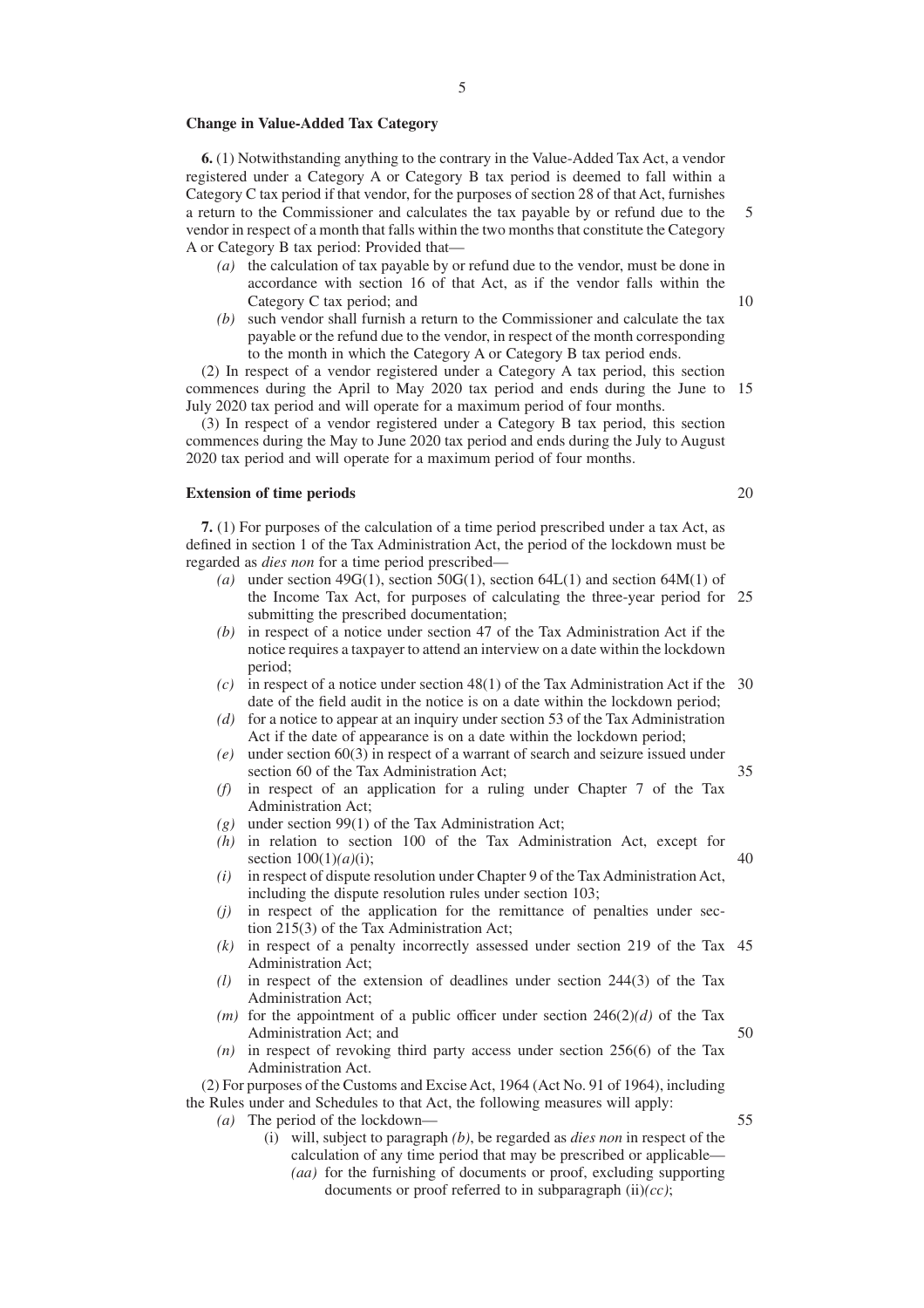- *(bb)* for the submission of reports, notices or notifications, except time periods prescribed in respect of reporting documents in terms of the rules under section 8;
- *(cc)* for the submission and processing of applications for registration, licensing or accreditation, including renewal of registrations, licences or accreditation, for general refunds and drawbacks of duty, substitution of bills of entry, or any other application, except in circumstances where fast tracking of certain applications is required to support efforts to prevent the escalation of the national disaster or to alleviate, contain or minimise the effects thereof; 5 10
- *(dd)* for purposes of internal administrative appeal procedures, alternative dispute resolution procedures or dispute settlement;
- *(ee)* for purposes of calculating a prescription period in relation to tariff determinations, value determinations or origin determinations, including for purposes of refunds and drawbacks;
- *(ff)* for purposes of an appeal to the High Court in respect of cases relating to tariff determinations, value determinations or origin determinations; and
- *(gg)* in relation to any notification to SARS before serving process and the institution of proceedings against SARS, including in respect 20 of proceedings by an owner to claim any goods seized under the Act; and
- (ii) will not be regarded as *dies non* in respect of the period for—
	- *(aa)* submission of a bill of entry;
	- *(bb)* submission of an account or return as may be prescribed for 25 excise duties, fuel levy, environmental levies, health promotion levy and air passenger tax;
	- *(cc)* submission of supporting documents or proof required for purposes of a bill of entry, or an account or return referred to in item *(bb)*; and

30

15

- *(dd)* for payment of duties due and payable.
- *(b)* The Commissioner may, subject to paragraph *(c)*, on application condone any non-compliance with a time period not mentioned in paragraph *(a)*(i) that occurred after the start of the lockdown, if it is shown that the lockdown or any circumstance arising therefrom was the fundamental reason for the non-35 compliance.
- *(c)* Paragraph *(b)* does not apply—
	- (i) if the non-compliance involves a time period excluded in terms of paragraph *(a)*(ii); or
	- (ii) if the provision prescribing the time period affords the Commissioner 40 a discretion to permit or authorise an extension of that time period, in which circumstances permission or authorisation must be obtained in accordance with that provision.

(3) The dates referred to in sections  $3(2)$ ,  $4(2)$ ,  $6(2)$ ,  $7(2)$  and  $8(2)$  of the Tax Administration Laws Amendment Act, 2019 (Act No. 33 of 2019), are hereby extended 45 by three months to 1 October 2020.

(4) This section commences on 26 March 2020.

## **Short title and commencement**

**8.** (1) This Act is called the Disaster Management Tax Relief Administration Act, 2020.

50

(2) Save in so far as is otherwise provided for in this Act, or the context otherwise indicates, the amendments effected by this Act come into operation on 1 April 2020.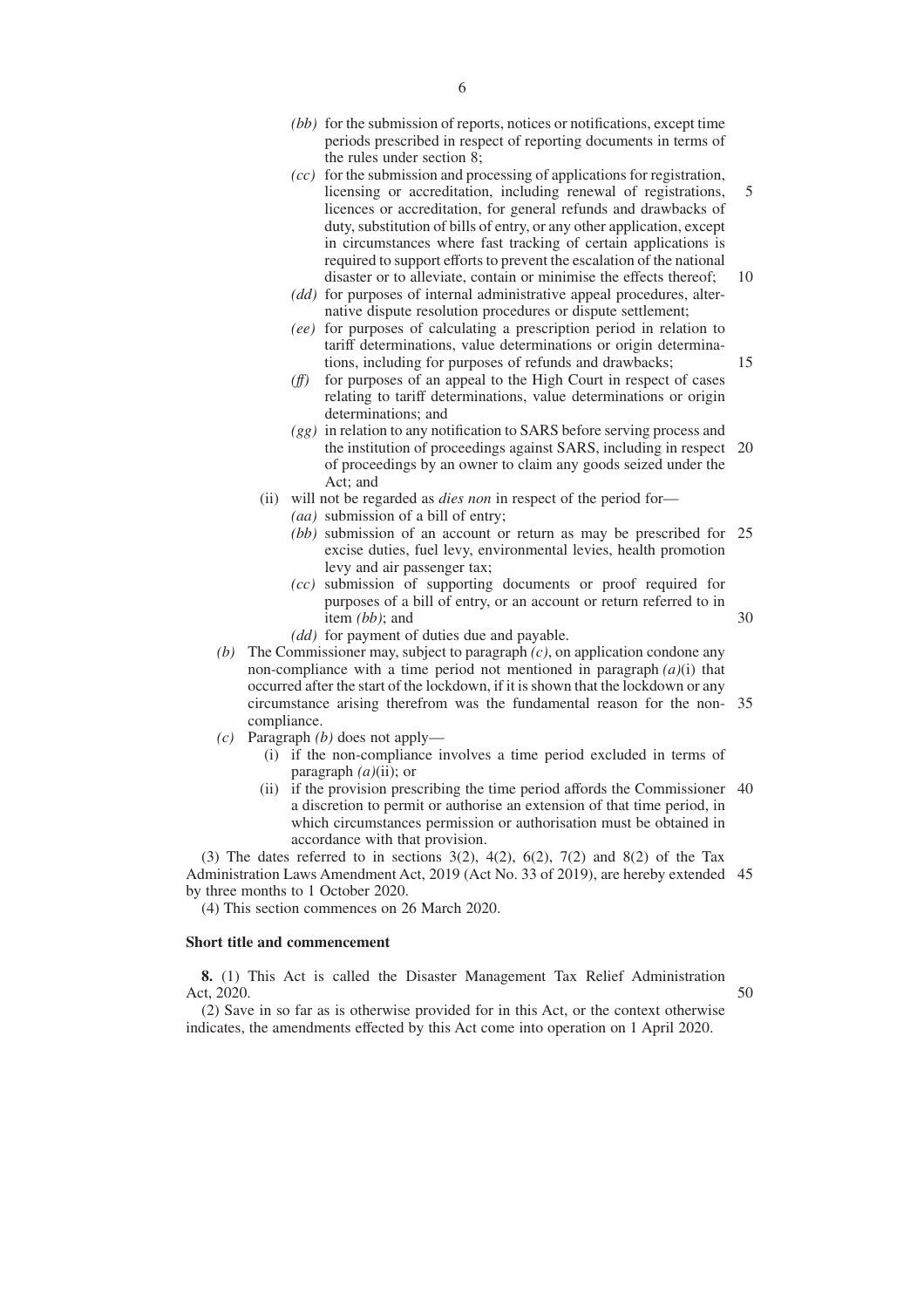# **MEMORANDUM OF OBJECTS OF THE DISASTER MANAGEMENT TAX RELIEF ADMINISTRATION BILL, 2020**

# **1. PURPOSE OF THE BILL**

- 1.1. The recent COVID-19 pandemic will have significant and potentially lasting impacts on the economy, with businesses facing the risk of cash flow problems. Tax compliant micro, small and medium-sized businesses play an important role in stimulating economic activity, job creation, poverty alleviation as well as the general improvement of living standards, and are expected to be amongst the hardest hit. In order to assist tax compliant micro, small and medium-sized businesses, Government proposes measures aimed at assisting to alleviate cash flow problems experienced during this difficult period.
- 1.2. Several countries have implemented measures whereby businesses are allowed to defer the transfer of payroll taxes to the tax authority. This can be in the form of a temporary suspension of payments for a fixed period (for most countries the suspension period is between 3 and 6 months), or by allowing businesses to pay taxes in instalments. The purpose of such measures is to assist businesses with liquidity in a time where business activity is likely to see an unprecedented decline in gross income. The benefit of the measure is immediate cash flow relief that could enable businesses to survive.
- 1.3. Furthermore, allowing for a deferral of interim payment and provisional tax liabilities should assist these businesses by providing additional cash flow during the crisis. This could be the difference between pushing a micro, small or medium sized business into liquidation, or providing some space for the business to get through the crisis and add to the economic recovery, hopefully being a source of higher tax revenue in the medium term.
- 1.4. A provision to increase the percentage of donations to be considered as tax-deductible donations when determining employees' tax, seeks to alleviate the cash flow difficulties of employees where their employers contribute to the Solidarity Fund on their behalf.
- 1.5. A provision is included to permit vendors currently registered under either Category A or Category B, i.e. vendors currently required to submit value-added tax (VAT), returns bi-monthly, to temporarily file their returns on a monthly basis, thereby being able to submit their VAT returns more frequently and expediting any refunds that may be due to the vendor.
- 1.6. Provision is also made for the extension of certain time periods prescribed under the tax Acts or the Customs and Excise Act, 1964, to allow taxpayers or traders more time to comply with obligations under these Acts.

#### **2. SUMMARY OF PROVISIONS OF THE BILL**

## 2.1. **CLAUSE 1: DEFINITIONS**

- 2.1.1. The definition of ''lockdown'' seeks to provide clarity on the origin and time period of the lockdown.
- 2.1.2. The definition of ''qualifying micro business'' seeks to provide clarity on the micro businesses that qualify for the relief under clause 4.
- 2.1.3. The definition of ''qualifying taxpayer'' seeks to provide clarity on the taxpayers that qualify for the relief under clauses 2 and 3.
- 2.1.4. The definition of ''Solidarity Fund'' seeks to provide clarity on which fund is intended for purposes of clause 5.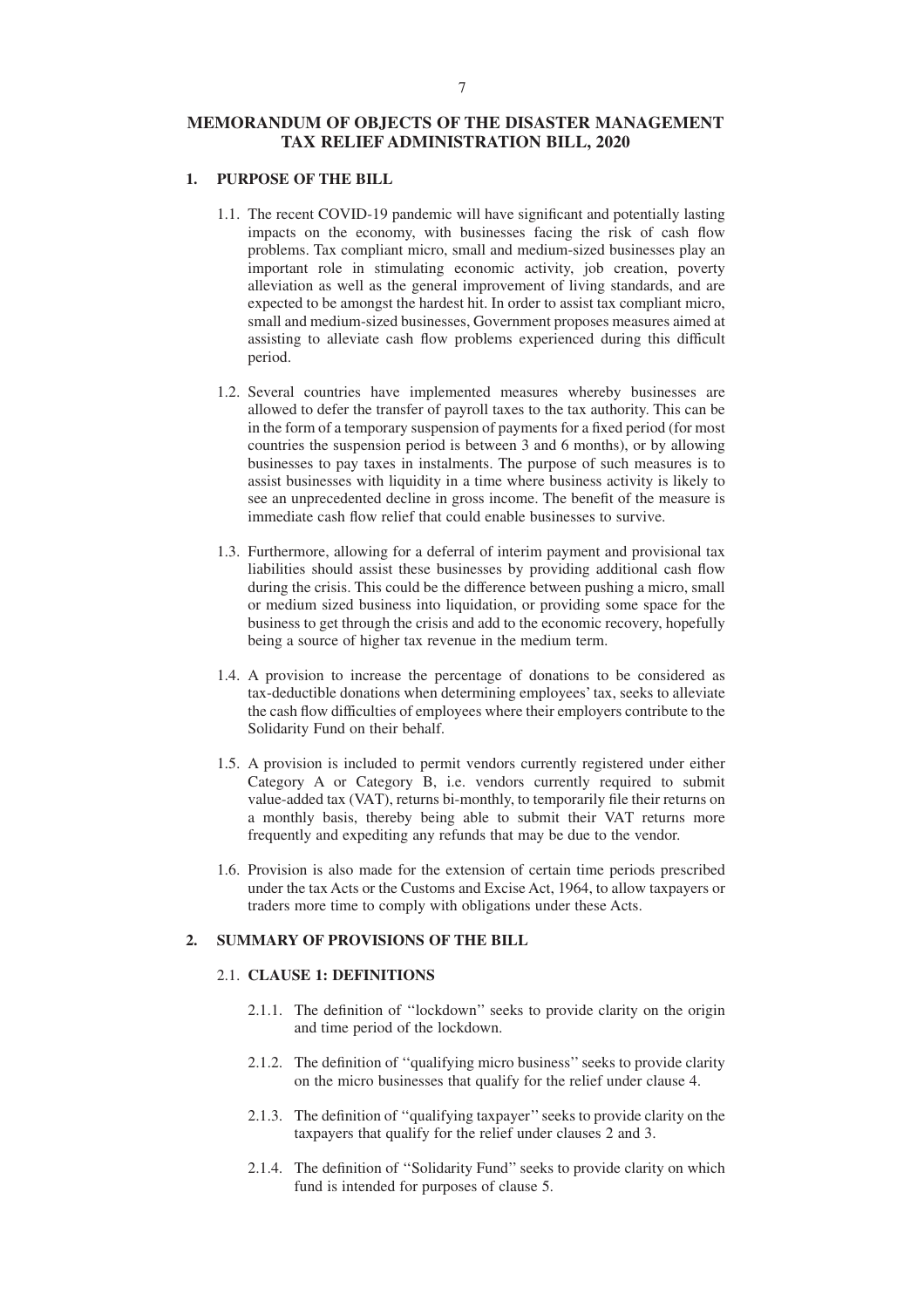### 2.2. **CLAUSE 2: DEFERRAL OF EMPLOYEES' TAX**

- 2.2.1. Paragraph 2 of the Fourth Schedule to the Income Tax Act, 1962 (the ITA) makes provision for a resident employer or representative employer (in cases where the employer is non-resident) to deduct employees' tax, Pay-As-You-Earn (PAYE), from remuneration paid to its employees. In addition, the employer or representative employer must submit a return and the payment of PAYE withheld to the South African Revenue Service (SARS), within seven days after the end of the month for which the PAYE was deducted. Administrative penalties may be imposed in terms of paragraph 6 of the Fourth Schedule to the Act for late payment of PAYE.
- 2.2.2. In order to assist with alleviating any cash flow burden arising as a result of the COVID-19 pandemic, the following tax measures are proposed for qualifying employers, for a limited period of five months, beginning 1 April 2020 and ending on 31 August 2020:
	- 2.2.2.1. Deferral of payment of 35% of the PAYE liability, commencing with the payment due by 7 May 2020 and ending with the payment due by 7 August 2020, without SARS imposing administrative penalties and interest for the late payment thereof.
	- 2.2.2.2. The deferred PAYE liability must be paid to SARS in six equal instalments commencing with the payment due by 7 October 2020 and ending with the payment due by 5 March 2021.
- 2.2.3. For the purposes of this proposal, a small or medium-sized business means a business conducted by a company, partnership, individual or trust with a gross income not exceeding R100 million for the year of assessment ending on or after 1 April 2020 but before 1 April 2021, where such gross income does not include more than 20% in aggregate of interest, dividends, foreign dividends, royalties, rental from letting fixed property, annuities, and any remuneration received from an employer. Rental from letting fixed property is not considered for the purposes of this test if the primary trading activity of the company, trust, partnership or individual is the letting of fixed property and substantially the whole of the gross income is rental from fixed property. The requirement that the gross income of the business must not exceed R100 million for the year of assessment will be deemed to have been met if the Commissioner is satisfied that the taxpayer's estimate of the gross income for the year of assessment, when relying on a deferral under the Act during the year of assessment, was seriously calculated with due regard to the factors having a bearing thereon and was not deliberately or negligently understated.
- 2.2.4. The above-mentioned proposals will not apply to an employer or representative employer that—
	- 2.2.4.1. has failed to submit any return as defined in section 1 of the Tax Administration Act, 2011 (the TAA) on the basis required by section 25 of the TAA; or
	- 2.2.4.2. has any outstanding tax debt as defined in section 1 of the TAA, but excluding a tax debt—
		- 2.2.4.2.1. in respect of which an agreement has been entered into in accordance with section 167 or 204 of the TAA;
		- 2.2.4.2.2. that has been suspended in terms of section 164 of the TAA; or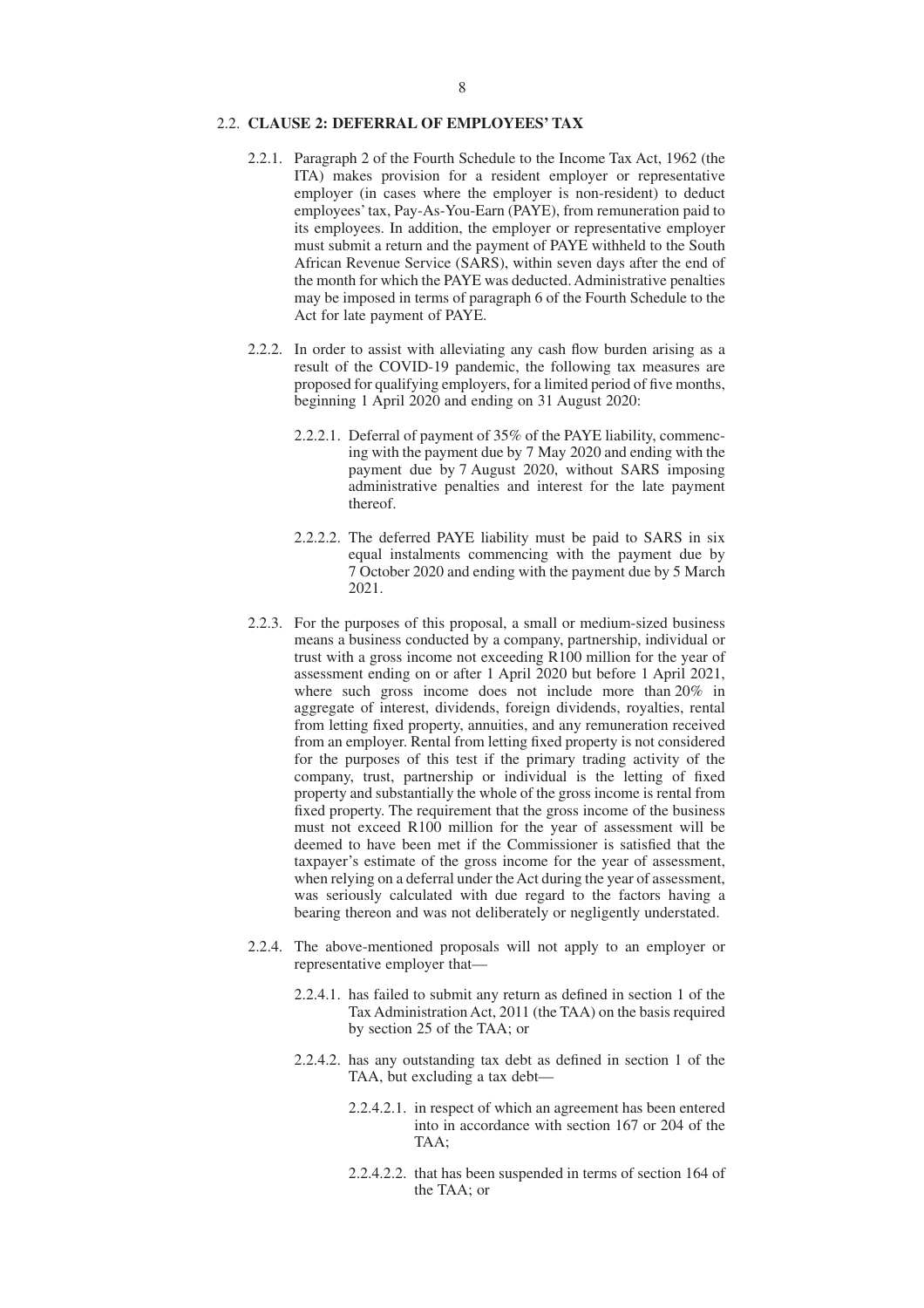2.2.4.2.3. that does not exceed the amount referred to in section 169(4) of the TAA.

2.2.5. However, penalties and interest will apply if the employer has understated the PAYE liability for any of the four months or if it is discovered that the employer does not qualify for relief under this clause. The usual procedures for requests for remittance of such penalties will be available in such cases.

## 2.2.6. **Example**

Employer A is a small business that meets the gross income and compliance requirements to qualify for deferral of employees' tax. Its gross PAYE liability for its April to August 2020 payrolls and the effect of the 35% deferral is set out below.

| Payroll                  | Gross liability | 35% deferral | 65% Payable | Date due |
|--------------------------|-----------------|--------------|-------------|----------|
| April                    | 150 000         | 52 500       | 97 500      | 7 May    |
| May                      | 145 000         | 50 750       | 116 000     | 5 June   |
| June                     | 155 000         | 54 250       | 100 750     | 7 July   |
| July                     | 150 000         | 52 500       | 97 500      | 7 Aug    |
| August                   | 135 000         | 47 250       | 87 750      | 7 Sep    |
| <b>Cash flow benefit</b> |                 | 257 250      |             |          |

The deferred PAYE liability is payable as follows.

| Payroll   | Amount<br>payable | Date due |  |
|-----------|-------------------|----------|--|
| September | 42 875            | 7 Oct    |  |
| October   | 42 875            | 6 Nov    |  |
| November  | 42 875            | 7 Dec    |  |
| December  | 42 875            | 7 Jan    |  |
| January   | 42 875            | 5 Feb    |  |
| February  | 42 875            | 5 Mar    |  |

# 2.3. **CLAUSE 3: DEFERRAL OF PROVISIONAL TAX**

- 2.3.1. Paragraph 17 of the Fourth Schedule to the ITA, requires every provisional taxpayer to make provisional tax payments in respect of their annual tax liability. The provisional tax payment for the annual tax liability is based on an estimate by the taxpayer of total taxable income within stipulated parameters, or is based on an estimate made by the Commissioner for SARS in terms of paragraph 19(2) or 19(3) of the Fourth Schedule to the ITA.
- 2.3.2. Paragraphs 19(1), 21 and 23 of the Fourth schedule to the Act make provision for a provisional taxpayer to submit a return and make provisional tax payment to SARS. The first payment, which should be 50% of the total estimated liability, must be made within six months after the commencement of the year of assessment. The second payment, which is the total estimated liability for the year of assessment, reduced by the first payment, must be made by no later than the last day of that year of assessment.
- 2.3.3. In order to assist with alleviating cash flow burdens arising as a result of the COVID-19 pandemic, the following tax measures are proposed for qualifying provisional taxpayers, for a period of twelve months, beginning 1 April 2020 and ending on 31 March 2021: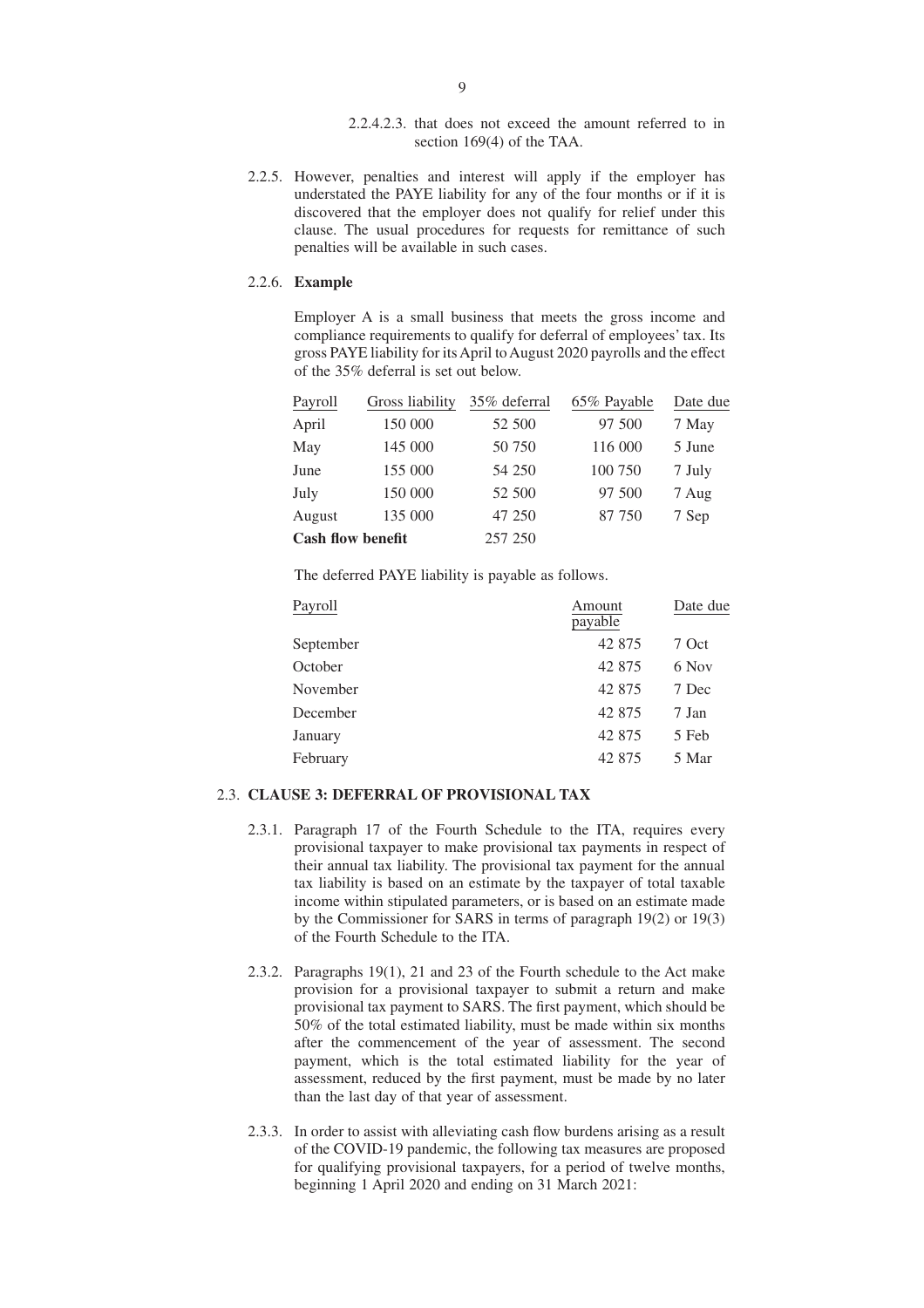- 2.3.3.1. Deferral of a portion of the payment of the first and second provisional tax liabilities to SARS, without SARS imposing administrative penalties and interest for the late payment of the deferred amount.
- 2.3.3.2. The first provisional tax payment due from 1 April 2020 to 30 September 2020 will be based on 15% of the estimated total tax liability, while the second provisional tax payment from 1 April 2020 to 31 March 2021 will be based on 65% of the estimated total tax liability, reduced by the first provisional tax payment.
- 2.3.3.3. Provisional taxpayers will be required to pay deferred provisional tax payments by the effective date, referred to in section 89*quat* of the ITA, by when additional provisional tax payments (generally referred to as the third 'top up' provisional tax payment) may be made under paragraph 23A(1) of the Fourth Schedule, for the year of assessment to which the deferred payments relate.
- 2.3.4. For the purposes of this proposal, small or medium sized business means a business conducted by a company, individual or trust with a gross income not exceeding R100 million for the year of assessment ending on or after 1 April 2020 but before 1 April 2021, where such gross income does not include more than 20% in aggregate of interest, dividends, foreign dividends, royalties, rental from letting fixed property, annuities and any remuneration received from an employer. Rental from letting fixed property is not considered for the purposes of this test if the primary trading activity of the company, trust or individual is the letting of fixed property and substantially the whole of the gross income is rental from fixed property. The requirement that the gross income of the business must not exceed R100 million for the year of assessment will be deemed to have been met if the Commissioner is satisfied that the taxpayer's estimate of the gross income for the year of assessment, when relying on a deferral under the Act, during the year of assessment, was seriously calculated with due regard to the factors having a bearing thereon and was not deliberately or negligently understated.
- 2.3.5. The following sanctions are applicable to provisional tax:
	- 2.3.5.1. Paragraph 27 of the Fourth Schedule to the ITA makes provision for a 10% penalty for late payment of a provisional tax liability for both the first and second provisional tax periods. Relief from this penalty will be provided in respect of the deferred amounts of provisional tax.
	- 2.3.5.2. Paragraph 20 of the Fourth Schedule to the ITA makes provision for a penalty on the underpayment of a liability in respect of the second provisional tax period as a result of underestimation of taxable income for the year of assessment, reduced by any penalty imposed in terms of paragraph 27 of the Fourth Schedule. This penalty will still apply as the estimation of the provisional tax liability must still be correct, although only in respect of the reduced amount that needs to be paid if the deferral is used. The normal provisions in respect of an underestimation penalty will apply.
- 2.3.6. Section 89*bis* of the ITA provides for interest on the unpaid portion of a provisional tax liability. Relief from this interest on the deferred amounts will be provided.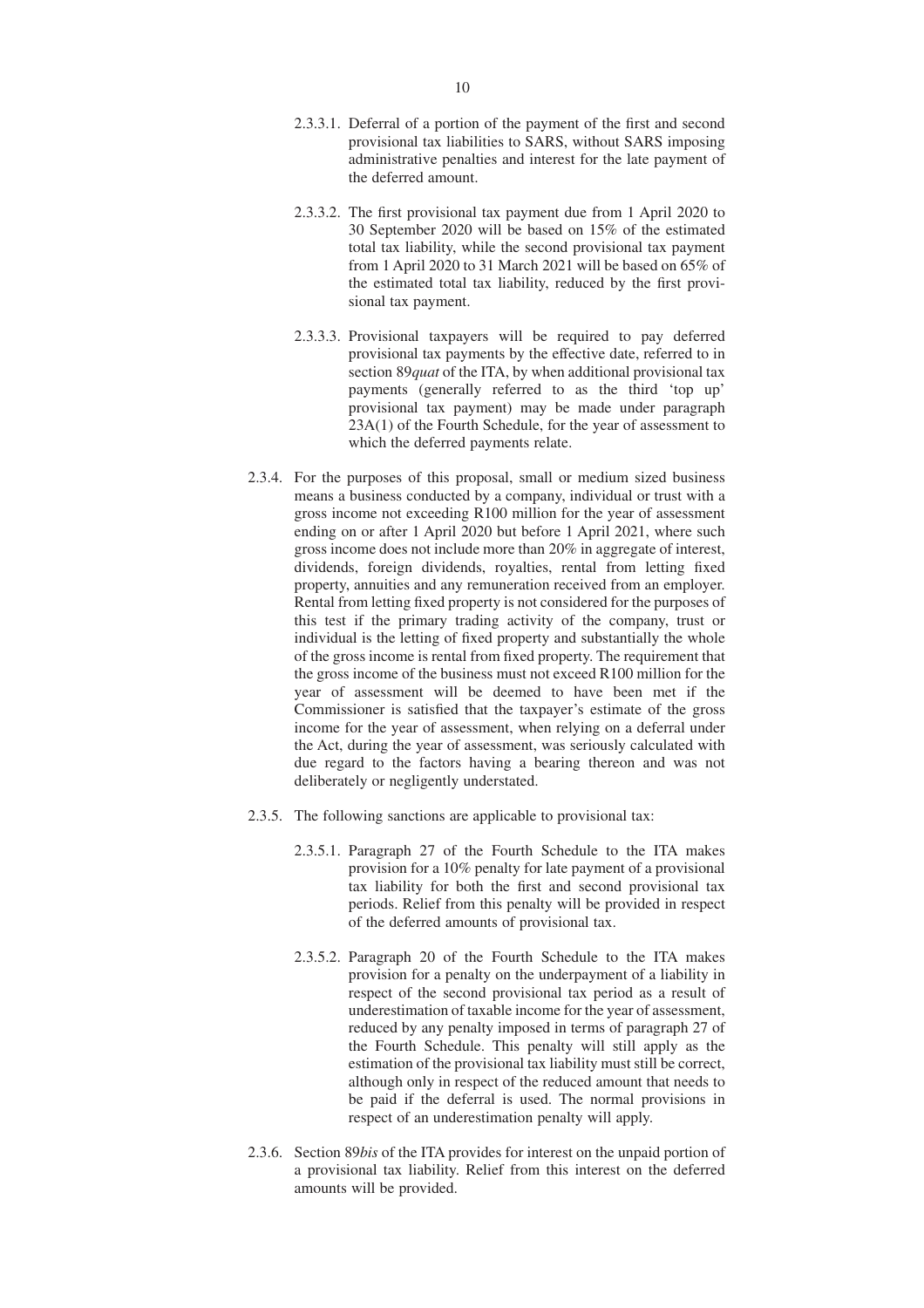- 2.3.7.1. has failed to submit any return, as defined in section 1 of the TAA, as required by section 25 of the TAA; or
- 2.3.7.2. has any outstanding tax debt, as defined in section 1 of the TAA, but excluding a tax debt—
	- 2.3.7.2.1. in respect of which an agreement has been entered into in accordance with section 167 or 204 of the TAA;
	- 2.3.7.2.2. that has been suspended in terms of section 164 of the TAA; or
	- 2.3.7.2.3. that does not exceed the amount referred to in section 169(4) of the TAA.
- 2.3.8. However, penalties and interest will apply in instances where, upon assessment, it is discovered that a taxpayer does not qualify for relief under the proposed amendments. The usual procedures for requests for remittance of such penalties will be available in such cases.

#### 2.3.9. **Examples**

The simplified examples below deal with two companies with different financial year-ends (FYEs).

Example 1:

- Company A has a 30 June 2020 FYE. It would already have paid its first provisional tax payment of approximately 50% (of its estimated total tax liability, say R3 million) by 31 December 2019
- Its second provisional payment is payable by 30 June 2020 during the period of the temporary relief measure. Instead of paying a further R1.5 million (50%) based on the current legislation, it need only pay R450 000 (15% of R3 million) so that the cumulative total of the first and second provisional tax payments is 65% of the estimated total tax liability (as opposed to the targeted 100%)
- This will provide Company A with a R1 050 000 cash flow benefit during the temporary relief period. Normally, it would have until 31 December 2020 to pay a (usually small) third top-up amount to avoid an interest charge. This relief measure will allow the company to pay the outstanding balance (35% or R1 050 000) by this date.

## Example 2:

 Company B has a 28 February 2021 FYE, meaning that its first provisional tax payment falls during the period of the temporary relief measures. As such, the first provisional tax payment (due and payable by 31 August 2020) is R120 000 (15% of its estimated total tax liability of R800 000 for the year) instead of R400 000, allowing temporary relief of R280 000. As a further relief measure only 50% of the estimated tax liability (R400 000) will be due and payable by 28 February 2021, so that the cumulative total tax paid at that point is 65% of the estimated total tax liability. The remaining balance of R280 000 (35% of estimated tax liability) will be due and payable by 30 September 2021 in order to avoid interest charges.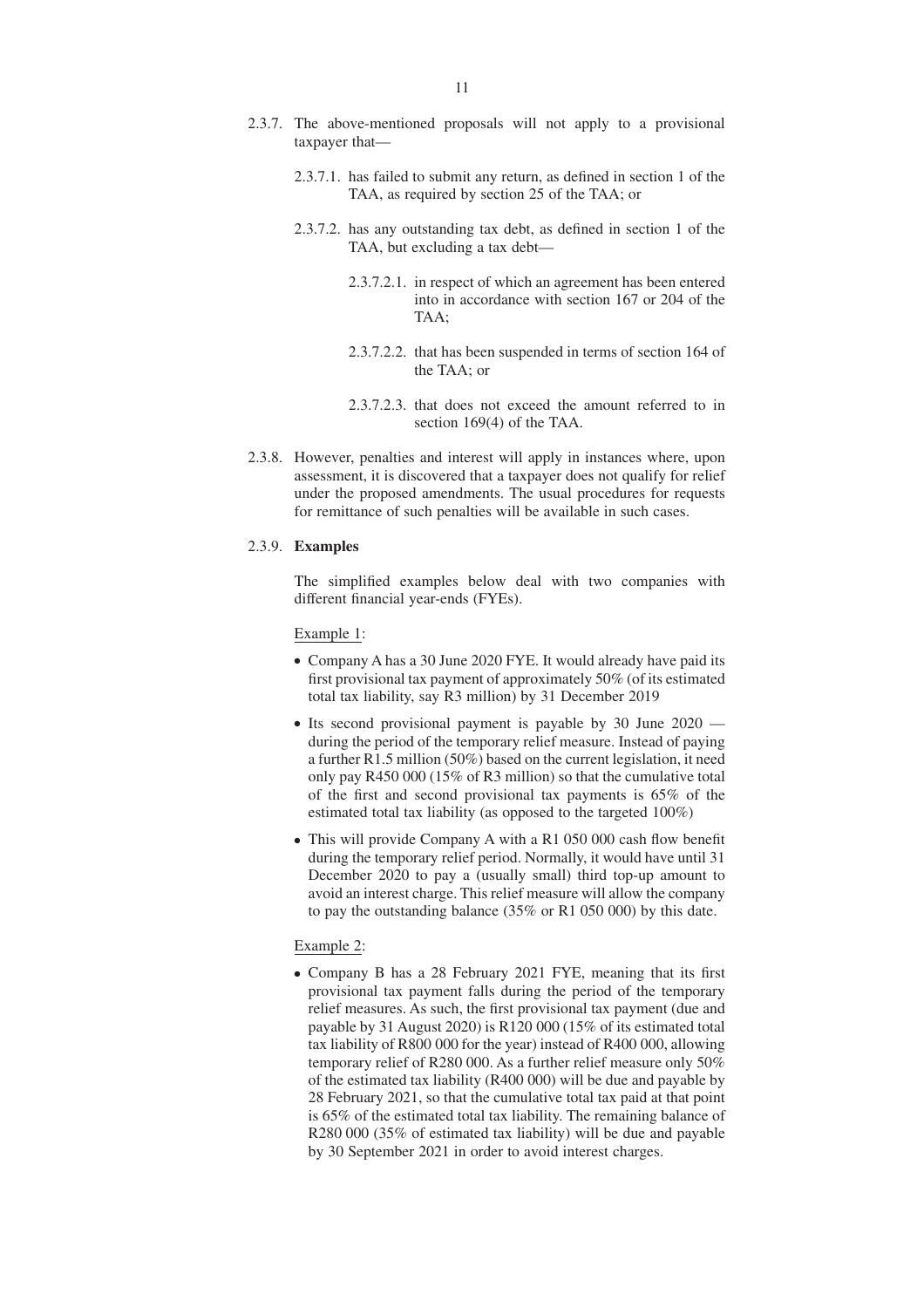The table below provides an illustrative example of the calculation of the provisional deferral for Company A and Company B.

**Table**: Calculation of deferral for Company A & Company B

| A Vrieduio   | <b>FYE</b>       | estimated<br>tax liablity | <b>P1</b> | P <sub>2</sub> | P <sub>3</sub> | <b>Total</b><br>provisional<br>tax |
|--------------|------------------|---------------------------|-----------|----------------|----------------|------------------------------------|
|              | 30-Jun-20        | 3 000 000                 | 31-Dec-19 | 30-Jun-20      | 31-Dec-20      |                                    |
|              | current law      |                           | 50%       | 50%            | 0%             |                                    |
|              |                  |                           | 1500000   | 1500000        |                | 3 000 000                          |
|              | temporary relief |                           | 50%       | 15%            | 35%            |                                    |
|              |                  |                           | 1500000   | 450 000        | 1050000        | 3 000 000                          |
|              | cash flow relief |                           |           | 1050000        |                |                                    |
|              |                  |                           |           |                |                |                                    |
| B<br>Vuedulo | <b>FYE</b>       | estimated<br>tax liablity | <b>P1</b> | P <sub>2</sub> | P <sub>3</sub> | <b>Total</b><br>provisional<br>tax |
|              | 28-Feb-21        | 800 000                   | 31-Aug-20 | 28-Feb-21      | 30-Sep-21      |                                    |
|              | current law      |                           | 50%       | 50%            | 0%             |                                    |
|              |                  |                           | 400 000   | 400 000        |                | 800000                             |
|              | temporary relief |                           | 15%       | 50%            | 35%            |                                    |
|              |                  |                           | 120 000   | 400 000        | 280 000        | 800000                             |
|              | cash flow relief |                           | 280 000   |                |                |                                    |

2.3.10. The proposed amendments are deemed to have come into operation on 1 April 2020. They apply to first provisional tax periods ending on or after 1 April 2020 but before 1 October 2020 and to second provisional tax periods ending on or after 1 April 2020 but before 1 April 2021.

## 2.4. **CLAUSE 4: DEFERRAL OF INTERIM PAYMENTS BY MICRO BUSINESSES**

- 2.4.1. Similar relief to the 15% and 65% relief with regard to provisional tax payments is provided for qualifying micro businesses with regard to interim payments payable in terms of paragraph 11 of the Sixth Schedule to the ITA.
- 2.4.2. In terms of paragraph 11(6) of the Sixth Schedule to the ITA, penalty relief will be granted on the deferred interim payments and no interest under paragraph 11(3) or (5) of the Sixth Schedule will be levied on deferred interim payments that are payable on assessment.
- 2.4.3. The above-mentioned proposals will not apply to a micro business that—
	- 2.4.3.1. has failed to submit any return, as defined in section 1 of the TAA, as required by section 25 of the TAA; or
	- 2.4.3.2. has any outstanding tax debt, as defined in section 1 of the TAA, but excluding a tax debt—
		- 2.4.3.2.1. in respect of which an agreement has been entered into in accordance with section 167 or 204 of the  $TAA$
		- 2.4.3.2.2. that has been suspended in terms of section 164 of the TAA; or
		- 2.4.3.2.3. that does not exceed the amount referred to in section 169(4) of the TAA.
- 2.4.4. However, penalties and interest will apply in instances where, upon assessment, it is discovered that a micro business does not qualify for relief under the proposed amendments. The usual procedures for requests for remittance of such penalties will be available in such cases.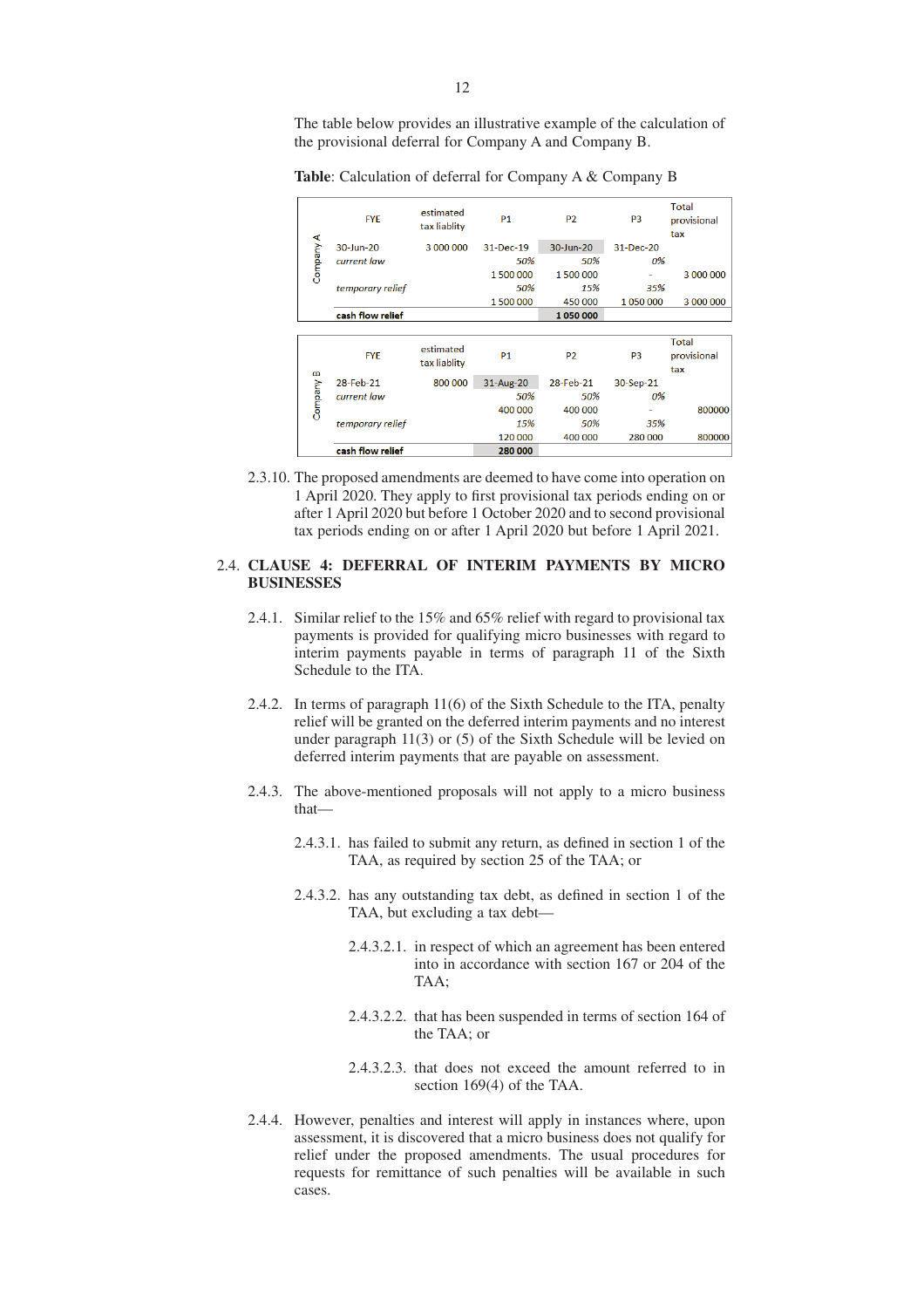# 2.5. **CLAUSE 5: DONATIONS TO SOLIDARITY FUND**

- 2.5.1. The COVID-19 pandemic has led to the establishment of the Solidarity Fund to provide relief focused on the impact of COVID-19. The Solidarity Fund is an approved Public Benefit Organisation that has also been approved under section 18A of the ITA. Donations to this fund, therefore, qualify for a deduction in determining the donor's taxable income. Due to the exceptional circumstances presented by the COVID-19 pandemic South Africans have been called upon to contribute to the Solidarity Fund.
- 2.5.2. The President stated, in his address to the nation on 9 April 2020, that a range of office bearers would take a one-third cut in their salaries for three months and that this portion of their salaries would be donated to the Solidarity Fund. A number of private sector entities have subsequently indicated that they would be following suit. While it is often open to employers and employees to renegotiate employment contracts, so that the relevant amounts do not accrue to the employees for tax purposes, this is not always possible. Where this is not possible, donations to the Solidarity Fund for which a section 18A receipt has been issued may be taken into account on assessment.
- 2.5.3. In order to assist with payroll giving initiatives, paragraph 2(4)*(f)* of the Fourth Schedule to the ITA currently permits donations of up to 5% of remuneration to be taken into account for employees' tax purposes where an employer deducts and pays over donations on the employees' behalf.
- 2.5.4. To alleviate the cash flow difficulties of employees where their employers deduct and pay over their donations to the Solidarity Fund on their behalf, Government is proposing a special relief measure by temporarily increasing the current 5% deductibility limit in the calculation of monthly PAYE of the employee. An additional limit of up to a maximum of 33.3% for three months or 16.66% for six months, depending on an employee's level of donations, will be available over and above the current 5% deductibility limit.
- 2.5.5. This will ensure that the employee gets the deduction that is in excess of 5% much earlier than under normal circumstances and the employee will therefore not have to wait until final assessment to claim a potential refund, provided the donation is made to the Solidarity Fund. It is, however, important to note that a final determination must still be made upon assessment as the employee may have other income, deductions or losses that impact the final taxable income before the deduction of donations.
- 2.5.6. The proposed amendments are deemed to have come into operation on 1 April 2020 and apply until 30 September 2020.

# 2.6. **CLAUSE 6: CHANGE IN VALUE-ADDED TAX CATEGORY**

- 2.6.1. Vendors are required to submit VAT returns and account for VAT according to the tax period that has been allocated to the vendor by SARS. In terms of section 27 of the Value-Added Tax Act, 1991 (the VAT Act), vendors are generally required to register for VAT under Category A or B which provide for returns to be submitted bi-monthly i.e. the vendor submits one return for every two calendar months.
- 2.6.2. The exceptions are vendors that fall under Category C, D or E. Vendors registered under Category C file returns and account for VAT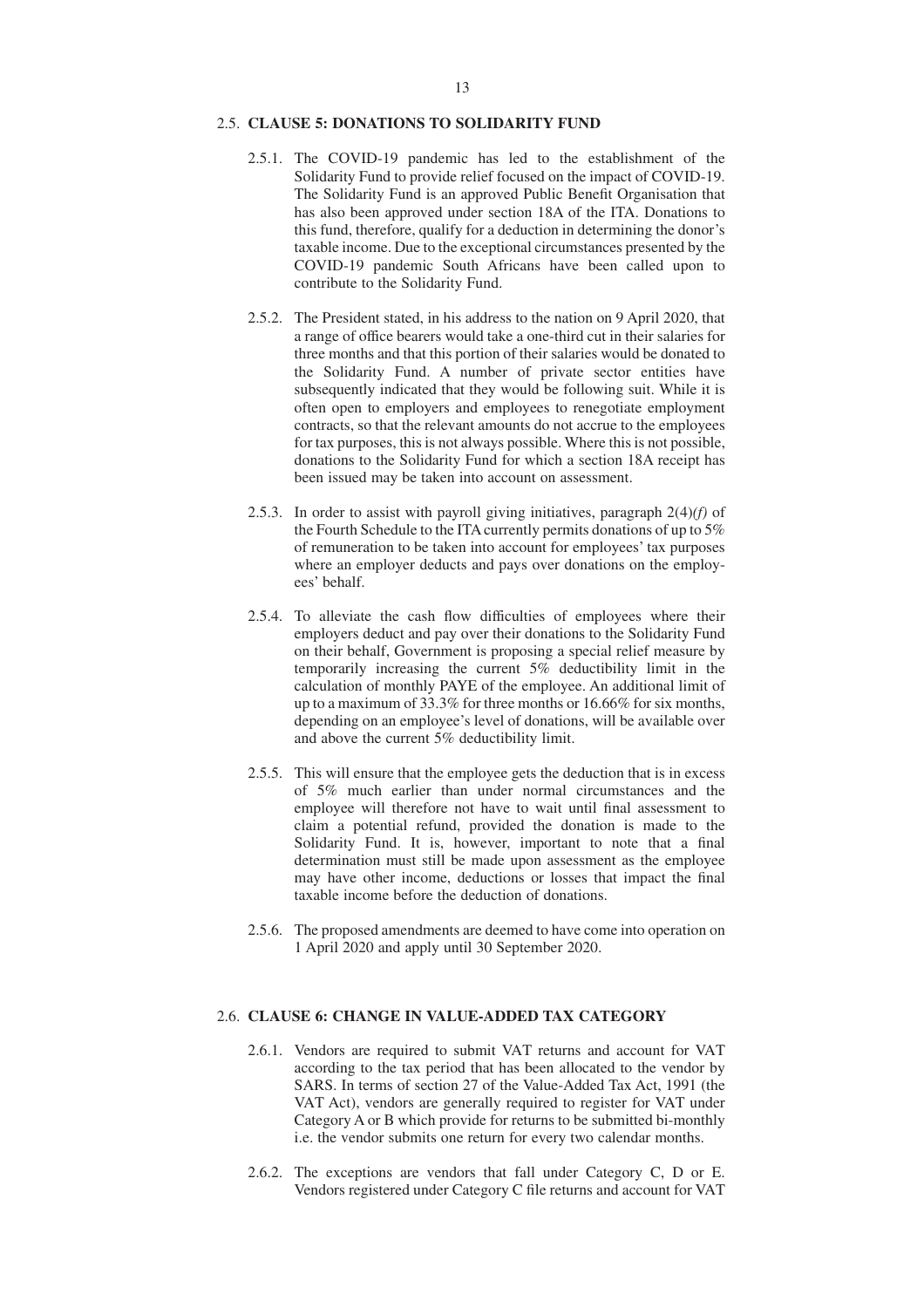on a monthly basis. This category is generally applicable to vendors making taxable supplies of over R30 million per annum.

- 2.6.3. In terms of section 27(3)*(b)* of the VAT Act a vendor may apply in writing to SARS to be registered under Category C, thereby permitting such vendor to file and account for VAT on a monthly basis. This change in category must be effected via an application that must be made to SARS by the vendor in writing. This approach provides vendors with the option of changing their filing category to monthly.
- 2.6.4. In order to assist businesses, the proposal is to temporarily permit vendors to file their returns monthly (without the need to apply in writing to the Commissioner), while still technically remaining under Category A or B. This option will be made available to all Category A and B vendors who may choose to temporarily file their VAT returns monthly or continue to file bi-monthly returns. The purpose of the measure is to assist businesses with liquidity by filing VAT returns more frequently to expedite potential refunds.
- 2.6.5. It is proposed that this filing option be effective for a limited maximum of four tax periods. After this period, vendors registered under Category A or B will no longer be able to file returns on a monthly basis, unless such vendor makes an application to SARS for a change in category in terms of section 27(3)*(b)* of the VAT Act.
- 2.6.6. Category A vendors will be permitted to file monthly returns for the April and May tax periods and June and July 2020 tax periods, should such vendor choose to do so. Category B vendors will be permitted to file monthly returns for the May and June tax periods and July 2020 tax period, should such vendor choose to do so. Should a Category B vendor choose to file a monthly return for July 2020, a monthly return for August 2020 will be required to return the vendor to the normal bi-monthly return cycle.
- 2.6.7. The proposed amendments are deemed to have come into operation on 1 April 2020 and relate to the tax periods discussed in 2.6.5. and 2.6.6.

# 2.7. **CLAUSE 7: EXTENSION OF TIME PERIODS**

- 2.7.1. Clause  $7(1)$  this clause provides which time periods prescribed under the tax Acts are affected by the COVID-19 lockdown period. In respect of the listed periods, the lockdown period will be regarded as *dies non*, i.e. a day that has no legal effect and which will not be counted for purposes of the calculation of the listed time periods. This is intended to provide individuals and businesses impacted by COVID-19 with additional time to comply with selected tax obligations or due dates that are affected by or fall within the lockdown period but does not extend to return filing or payments. The processes made available by SARS must be followed for requests for instalment payment agreements in terms of section 167 of the TAA.
- 2.7.2. Clause 7(2) This clause deals with time periods prescribed under the Customs and Excise Act.
	- 2.7.2.1. Paragraph *(a)*(i) provides for the time periods in respect of which the period of lockdown will be regarded as *dies non*, i.e. a day that has no legal effect and which will not be counted for purposes of the calculation of the relevant time period. This is intended to provide individuals and businesses impacted by the lockdown with additional time to comply with time periods prescribed in relation to certain activities or requirements in terms of the Act. Paragraph *(a)*(ii) sets out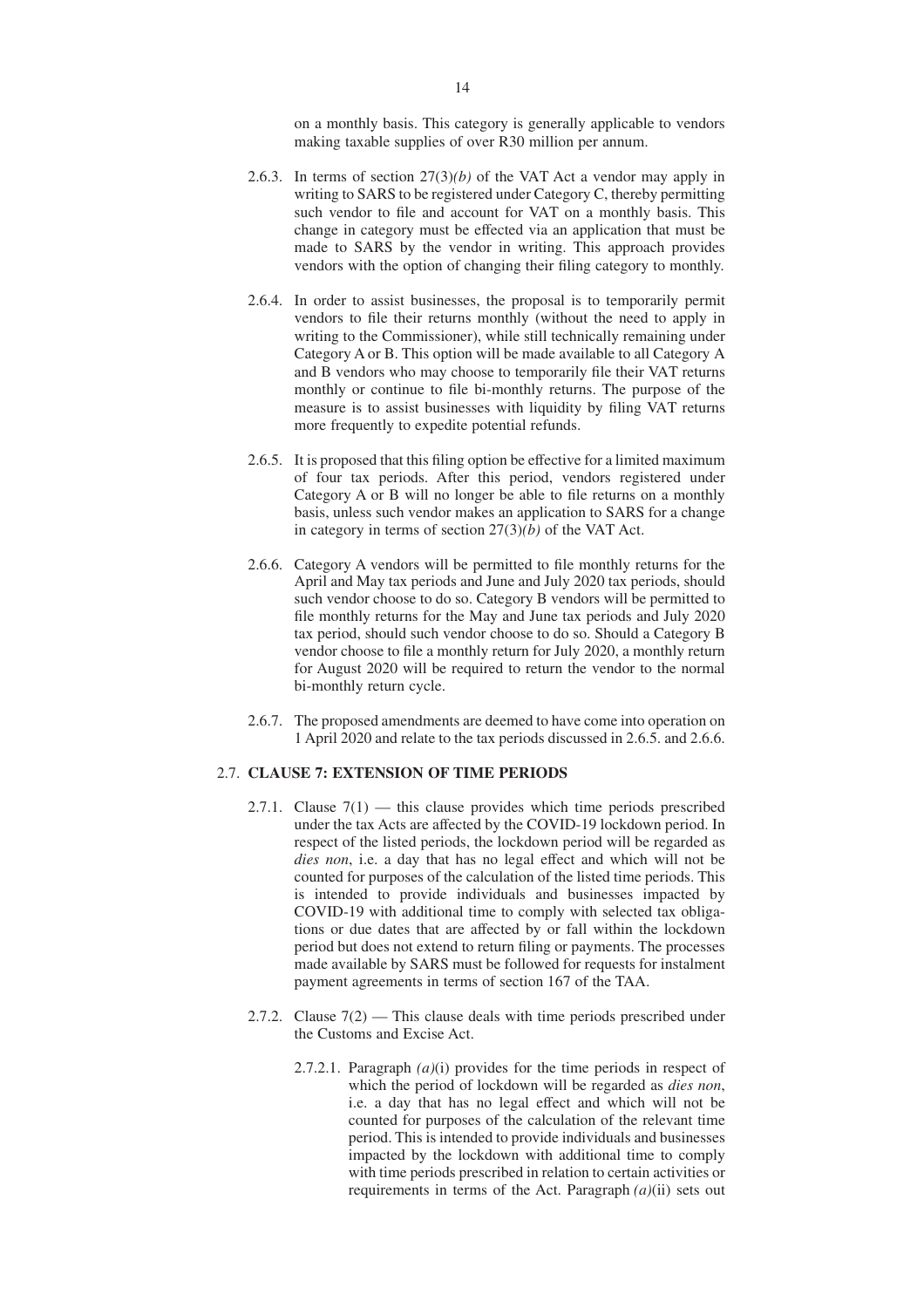the time periods in respect of which the *dies non* provision does not apply.

- 2.7.2.2. Paragraph *(b)* read with *(c)* makes provision for time periods not mentioned in paragraph *(a)*(i), and that are not specifically excluded in paragraph *(a)*(ii). A person who did not comply with such a time period may apply for condonation if it can be shown that the lockdown or any circumstance arising from the lockdown was the fundamental reason for the person's inability to comply with the relevant time period. A person can however not rely on the condonation provision if the Commissioner may in terms of the provision prescribing the time period extend that period. In such a case the person must obtain an extension from the Commissioner *before* expiry of the period. The condonation provision applies to non-compliance with a time period occurring after the start of the lockdown.
- 2.7.3. Clause 7(3) the Taxation Laws Administration Act, 2019, introduced the 5-year validity period of beneficial owner declaration forms for South Africa withholding tax purposes. In terms of sections 3(2), 4(2), 6(2), 7(2) and 8(2) of the Act, it comes into effect on 1 July 2020. Given the effective deadline date of 1 July 2020 and the impact of COVID-19 measures internationally and locally, in particular the lockdown, this date is extended for three months to 1 October 2020.

# 2.8. **CLAUSE 8: SHORT TITLE AND COMMENCEMENT**

- 2.8.1. Save in so far as is otherwise provided for in this Act, or the context otherwise indicates, the amendments effected by this Act come into operation on 1 April 2020.
- 2.8.2. This means:
	- 2.8.2.1. Clause 2 comes into operation on 1 April 2020 and will cease to have effect on 5 March 2021 for compliant taxpayers.
	- 2.8.2.2. Clause 3 comes into operation on 1 April 2020 and will cease to have effect on the date the provisions of clause 3(2) have been complied with, in view of the different year ends and different time periods for the third top up payment.
	- 2.8.2.3. Clause 4 comes into operation on 1 April 2020 and will cease to have effect when the assessed taxes are paid.
	- 2.8.2.4. Clause 5 comes into operation on 1 April 2020 and applies until 30 September 2020.
	- 2.8.2.5. Clause 6 comes into operation on 1 April 2020 and relates to the tax periods discussed in 2.6.6. and 2.6.7.
	- 2.8.2.6. Clause 7 comes into operation on 1 April 2020 and will cease to have effect when lockdown, as defined, ends, except for clauses 7(2)*(b)* and 7(3).

## **3. ORGANISATIONS AND INSTITUTIONS CONSULTED**

The amendments proposed by this Bill were published on both SARS and the National Treasury's websites for public comment. Comments by interested parties were considered. Accordingly, the general public and institutions at large have been consulted in preparing the Bill.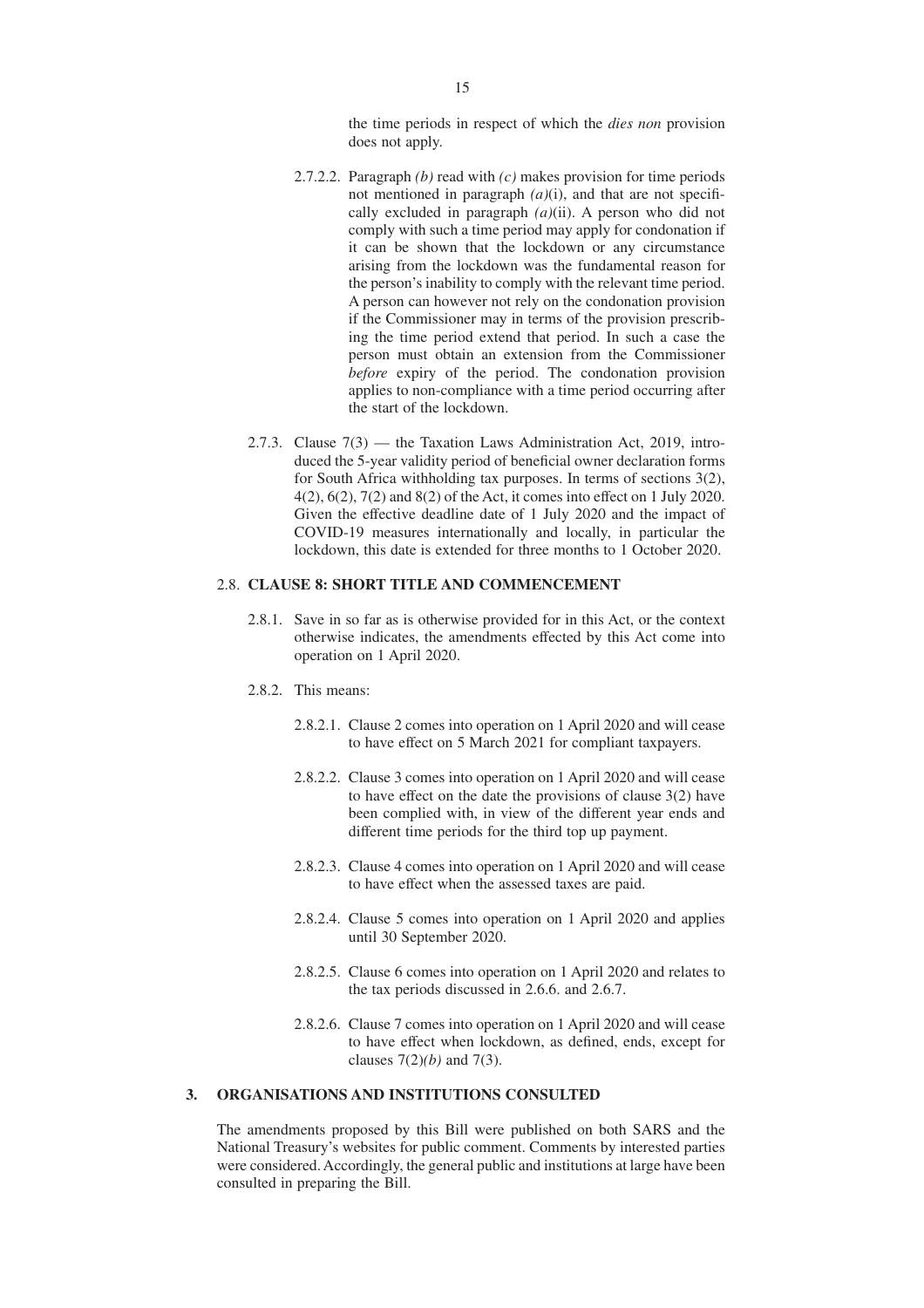### 16

# **4. FINANCIAL IMPLICATIONS OF BILL**

The financial implications of the tax relief measures were first announced by the President of the Republic of South Africa on 23 March 2020, in his speech on the Escalation of Measures to Combat COVID-19 and further elaborated by the Minister of Finance on 29 March 2020. Further financial implications for further tax relief measures were again announced by the President of the Republic of South Africa on 21 April 2020 and further elaborated by the Minister of Finance on 24 April 2020.

## **5. PARLIAMENTARY PROCEDURE**

- 5.1 The Constitution prescribes the classification of Bills, therefore a Bill must be correctly classified otherwise it will be constitutionally out of order. The Bill was considered against the provisions of the Constitution relating to the tagging of Bills, and against the functional areas listed in Schedule 4 (functional areas of concurrent national and provincial legislative competence) and Schedule 5 (functional areas of exclusive provincial legislative competence) to the Constitution.
- 5.2 For the purposes of tagging, the constitutional court case of *Tongoane and Others v Minister for Agriculture and Land Affairs and Others Case CCT 100/09 [2010] ZACC 10,* confirmed the ''substantial measure'' test indicated in *Ex Parte President of the Republic of South Africa: In re Constitutionality of the Liquor Bill Case CCT 12/999 [1999) ZACC 15.* The test entails that ''any Bill whose provisions in substantial measure'' fall within a specific Schedule must be classified in terms of that Schedule.
- 5.3 The issue to be determined is whether the proposed amendments as contained in the Bill, in substantial measure, fall within a functional area listed in Schedule 4 or 5 to the Constitution. The provisions of the Bill have been carefully examined to establish whether, in substantial measure, they fall within any of the functional areas listed in Schedule 4 or 5 to the Constitution.
- 5.4 A Bill falling within a functional area listed in Schedule 4 to the Constitution must be dealt with in accordance with the procedure set out in section 76. Schedule 4 lists the functional areas of concurrent national and provincial legislative competence. Schedule 5 to the Constitution lists the functional areas of exclusive provincial legislative competence. Therefore, those areas not falling within Schedule 4 and Schedule 5 fall within the exclusive national legislative competence.
- 5.5 The test for the classification of a Bill, as established in the Constitutional Court judgment of *Tongoane and Others v National Minister for Agriculture and Land Affairs and Others* is that any Bill with provisions which in ''substantial measure'' fall within a functional area listed in Schedule 4 to the Constitution must be classified in terms of that Schedule. The judgment of *Tongoane and Others v National Minister for Agriculture and Land Affairs and Others* therefore laid down the substantial measures test for the tagging of a Bill which requires one to determine whether to a substantial extent the legislation under consideration actually regulates matters falling within Schedule 4 to the Constitution. If so, the Bill must be tagged in terms of section 76 of the Constitution.
- 5.6 As the Bill does not deal with a functional area listed in Schedule 4 or Schedule 5 to the Constitution, section  $44(1)(a)(ii)$  of the Constitution is applicable with regard to the power of the National Assembly to pass legislation on ''any matter''. It is therefore the opinion of the State Law Advisers and the National Treasury that the Bill must be dealt with in accordance with the legislative procedure outlined in section 75 of the Constitution as it contains no provisions to which the procedure set out in section 74 or 76 of the Constitution applies.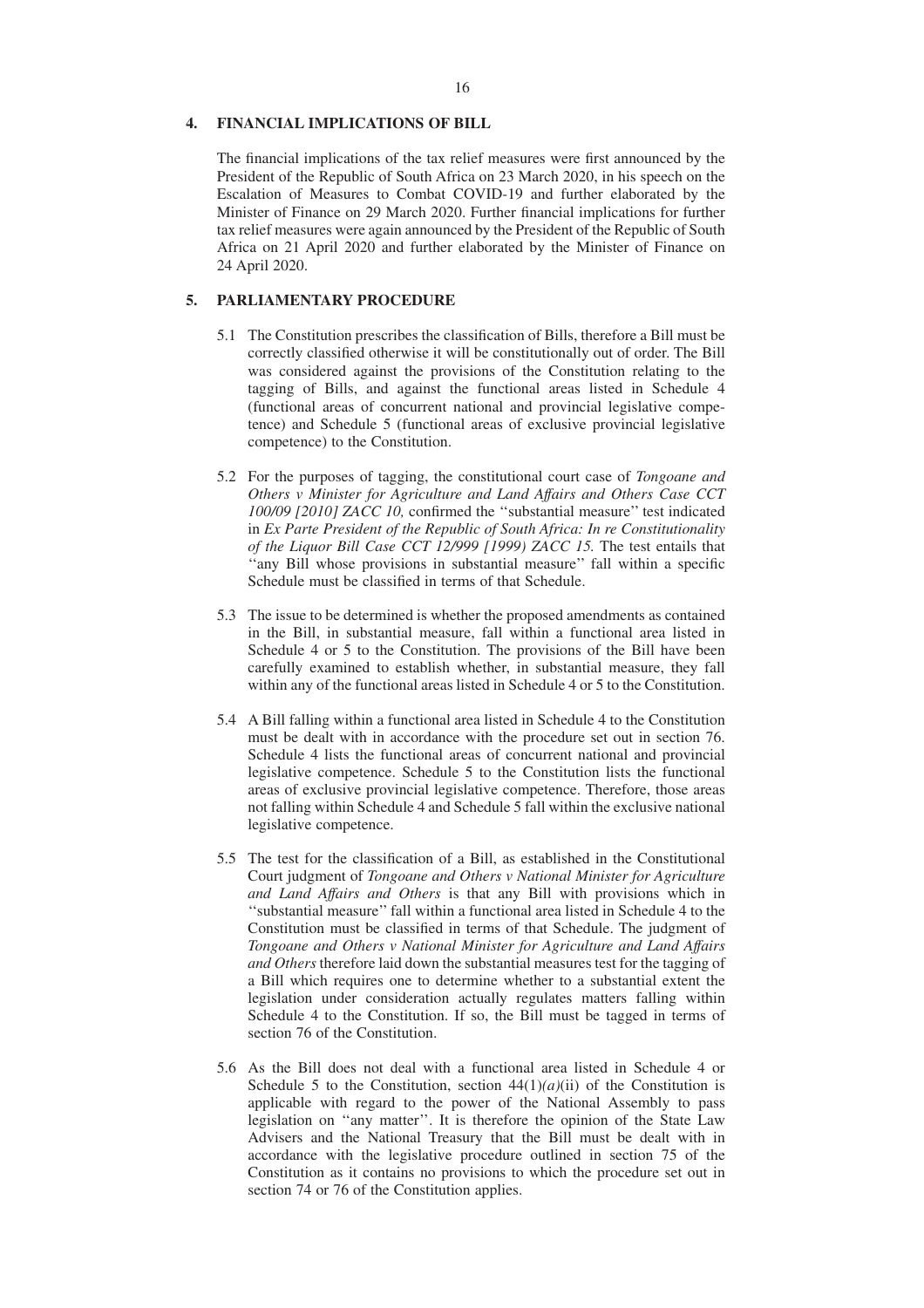5.7 The Department and the State Law Advisers are of the opinion that it is not necessary to refer this Bill to the National House of Traditional Leaders in terms of section 18(1)*(a)* of the Traditional Leadership and Governance Framework Act, 2003 (Act No. 41 of 2003), since it does not contain provisions pertaining to customary law or customs of traditional communities.